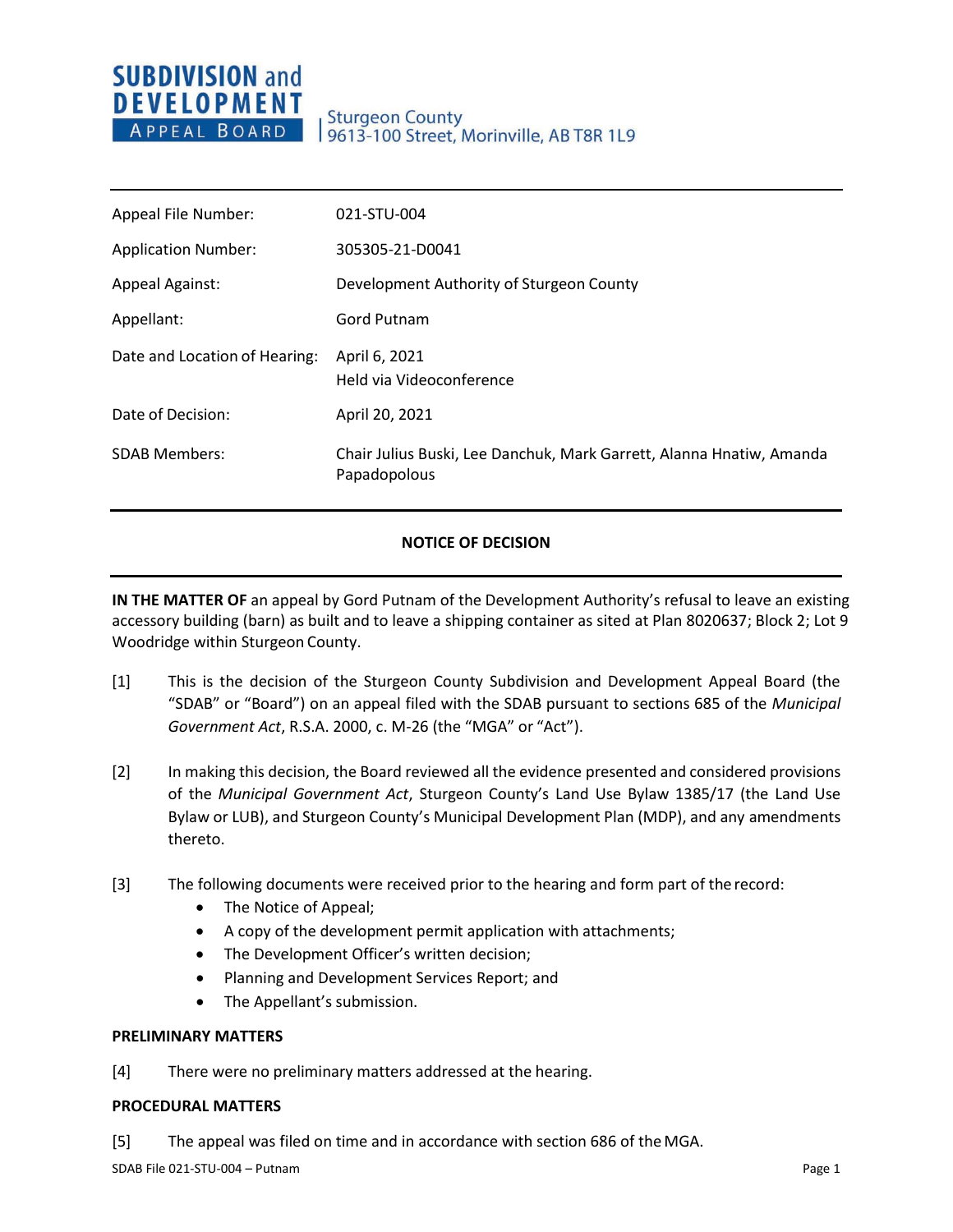#### **SUBDIVISION and DEVELOPMENT Sturgeon County** APPEAL BOARD 19613-100 Street, Morinville, AB T8R 1L9

- [6] There were no objections to the proposed hearing process as outlined by the Chair.
- [7] There were no objections to the composition of the Board hearing the appeal.
- [8] The Board is satisfied that it has jurisdiction to deal with this matter.

#### **ISSUES**

- [9] The Appellant raised the following grounds of appeal:
	- Although the accessory building and shipping container do not meet the setback requirements of the Land Use Bylaw, they do not affect the value, use, or enjoyment of neighbouring properties.

#### **RECOMMENDATION OF THE DEVELOPMENT AUTHORITY**

Carla Williams, representative for the Development Authority, provided a presentation which included the following information:

- [10] The accessory building (barn) is located 1.10 metres from the side property line. Section 12.1.4 of the Land Use Bylaw, R1 – Country Residential District, Development Regulations, states that the minimum side yard setback is 3 metres (9.8 feet). Therefore, a variance of 1.9 metres (6.2 feet) or 63% is required to leave the structure as built.
- [11] The shipping container (12.1 metres x 2.48 metres) is located 0.95 metres from the side property line. Section 6.27.4, of the Land Use Bylaw, Shipping Containers, states that all shipping containers shall meet the minimum setbacks for accessory buildings of the applicable district. In accordance with Section 12.1.4, R1 – Country Residential District, the minimum side yard setback is 3 metres (9.8 feet). Therefore, a variance of 2.05 metres (6.7 feet) or 68% is required to leave the shipping container as sited.
- [12] Section 2.8.6(b) of the Land Use Bylaw states that variances for the districts in excess than what is prescribed shall be refused by the Development Authority. The maximum percentage of variance that may be granted by the Development Authority in the R1 – Country Residential District is 40%. The required variances (63% and 68%) exceed the maximum percentage that may be granted and therefore the two existing structures were deemed refused.

#### **SUMMARY OF APPELLANT'S POSITION**

- [13] The barn was built by the property owners in 2009. It is within the property boundary line but does not meet the setback requirements of the Land Use Bylaw. The shipping container has been in the same location since 2007.
- [14] The owners were unaware there was an issue with the placement of the structures until the Real Property Report revealed the issue through the sale of the home.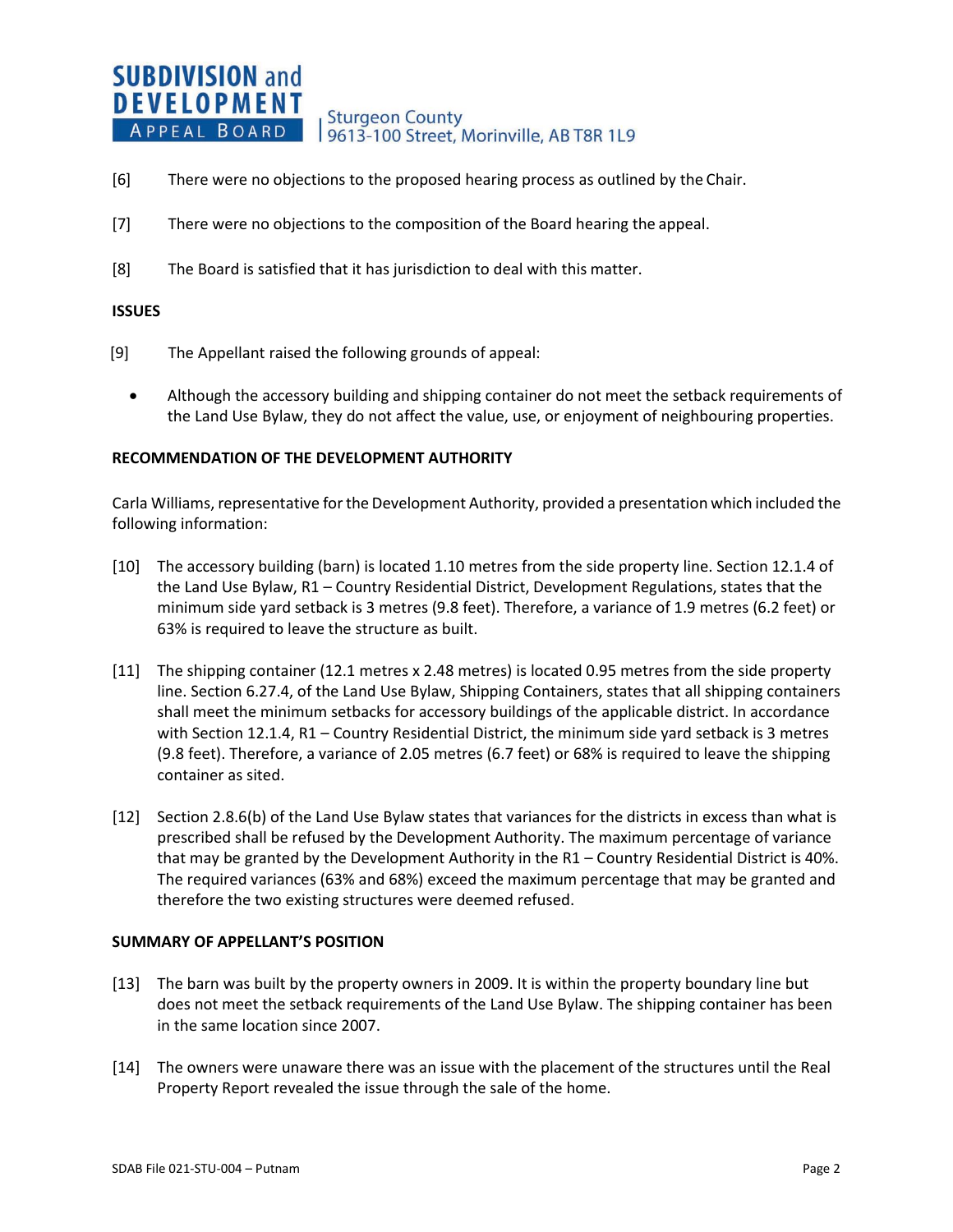

- [15] The structures are not encroaching on neighbouring properties nor do they affect the value, use, or enjoyment of the neighbouring land.
- [16] There is a screening of mature trees alongside the property which block the sight line of the structures.

#### **DECISION**

- **[17] The Board GRANTS the appeal, REVOKES the decision of the Development Authority made on March 12, 2021 to refuse development permit application 305305-21-D0041, and APPROVES the development permit with the following conditions:**
	- 1. That the existing accessory building "barn" and shipping container be approved to remain as shown on the Real Property Report, dated March 11, 2021, signed by Piotr Strozyk, Alberta Land Surveyor.

#### **REASONS FOR THE DECISION**

- [18] The Appellant's request is to leave an existing accessory building (barn) as built and to leave a shipping container as sited. In accordance with section 2.8.6(b) of the Land Use Bylaw the maximum percentage of variance that may be granted by the Development Authority in the R1 – Country Residential District is 40%. A variance request in excess of what has been prescribed shall be refused by the Development Authority. The required variances (63% and 68%) exceed the maximum percentage that may be granted.
- [19] The Board finds that, in accordance with section 687(3)(d) of the *Municipal Government Act*, the Board may issue a development permit even though the proposed development does not comply with the Land Use Bylaw if, in the Board's opinion, the proposed development would not unduly interfere with the amenities of the neighbourhood or materially interfere with or affect the use, enjoyment or value of neighbouring parcels of land, and the proposed development conforms with the use prescribed for that land in the Land Use Bylaw.
- [20] The Board did not receive submissions from neighbouring property owners or evidence from the Development Officer suggesting that the proposed development would unduly interfere with the amenities of the neighbourhood or materially interfere with or affect the use, enjoyment or value of neighbouring parcels of land.
- [21[ The Board finds in evidence presented that the shipping container has been in the same location since 2007 and the barn was constructed in 2009. No complaints have been received regarding either of these structures.
- [22] For all of these reasons, the Board has decided to grant the appeal and revoke the decision of the Development Authority to refuse to the development permit.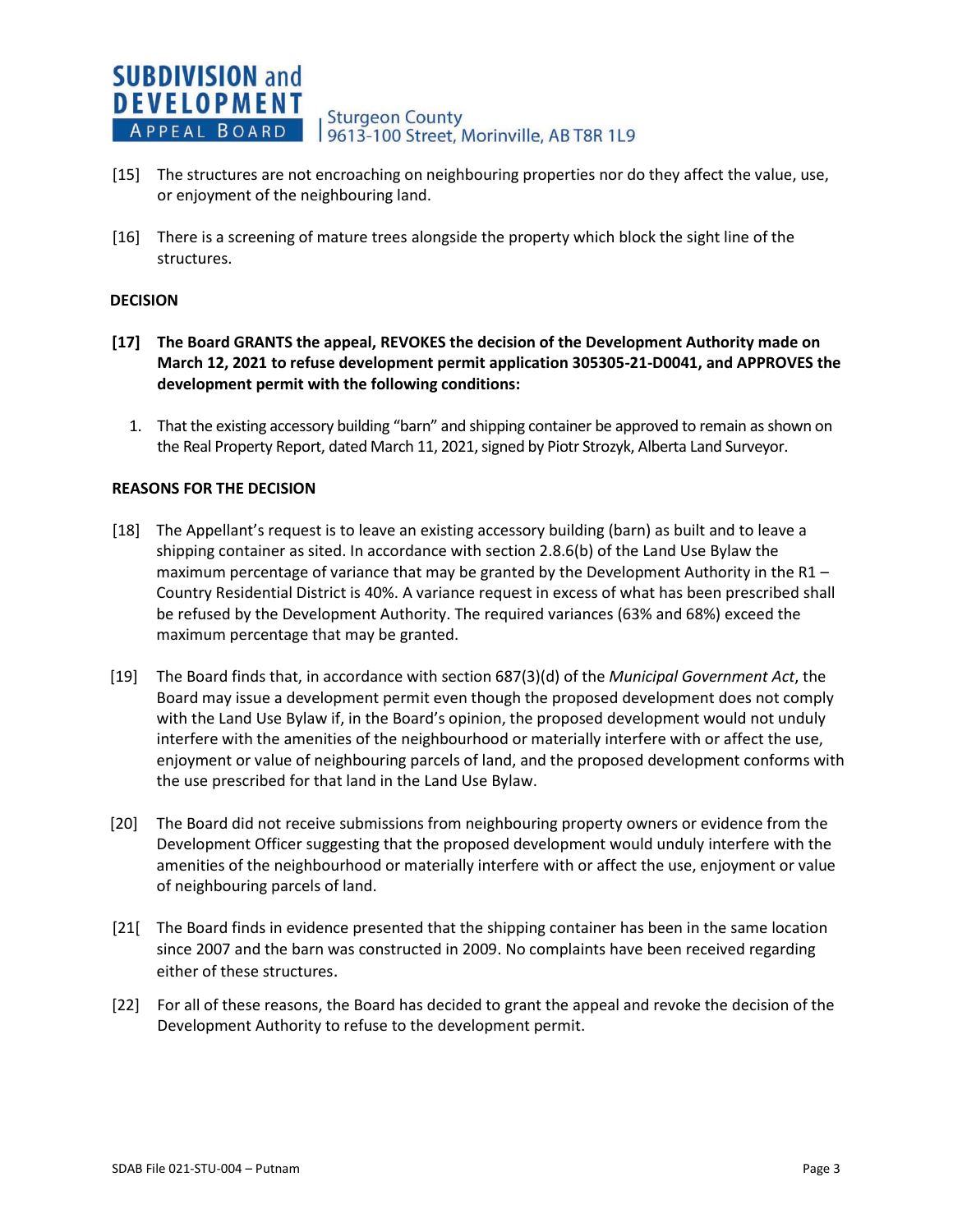## **SUBDIVISION and DEVELOPMENT** Sturgeon County<br>| 9613-100 Street, Morinville, AB T8R 1L9 APPEAL BOARD

Dated at the Town of Morinville, in the Province of Alberta, this 20<sup>th</sup> day of April 2021.

SUBDIVISION AND DEVELOPMENT APPEAL BOARD Sturgeon County

 $\overline{\phantom{a}}$  , and the contribution of the contribution of the contribution of the contribution of the contribution of the contribution of the contribution of the contribution of the contribution of the contribution of the

Bush

Julius Buski, Chair

*Pursuant to Section 688(1)(a) of the Municipal Government Act (MGA), an appeal of a decision of the Subdivision and Development Appeal Board lies with the Alberta Court of Appeal on a matter of law or jurisdiction. In accordance with Section 688(2)(a), if a decision is being considered, an application for permission to appeal must be filed and served within 30 days after the issuance of the decision and, notice of the application for permission must be provided to the Subdivision and Development Appeal Board and in accordance with Section 688(2)(b), any other persons that the judge directs.*